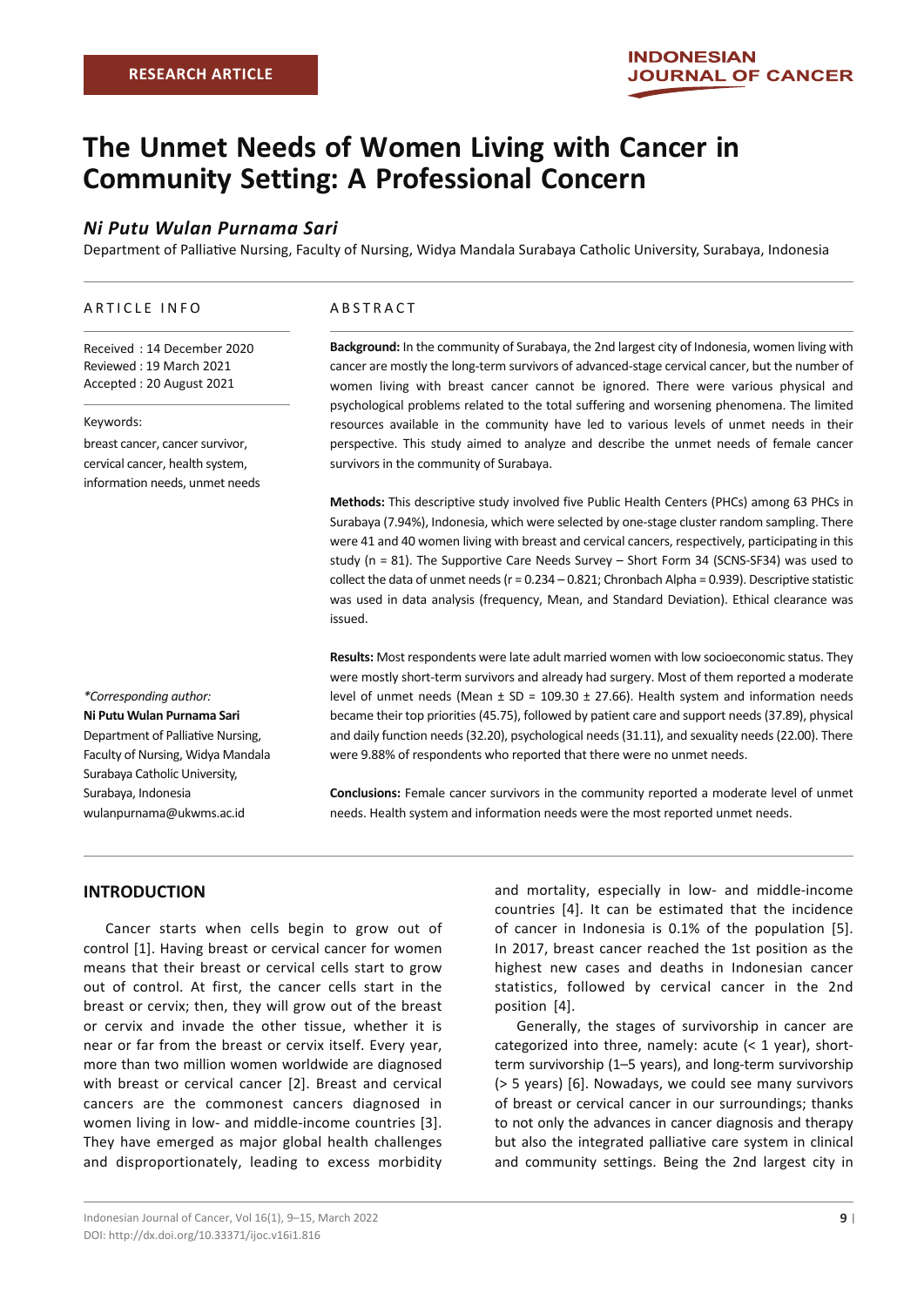Indonesia, after the capital of Indonesia, Jakarta, Surabaya was populated by more than 1.5 million females in 2017 and already had an existed structure of palliative care networking system. A study towards 140 and 139 women living with breast and cervical cancer in Surabaya's communities (n = 279) based on 9.68% of the cluster of the city area showed that female cancer cases, especially breast and cervical cancers, were frequently found in the community setting, and most respondents were found to be short-term survivors (81.36%) because they were diagnosed with cancer for less than five years [7].

Surabaya, the city of palliative in Indonesia (declared in 2010), has been the pioneer of the palliative care delivery system in the country since 1989 [5]. Ideally, there are four parties involved in the palliative care delivery process, known as palliative care stakeholders, such as patients, family caregivers (FCGs), health care professionals (HCPs), and palliative volunteers. Surabaya with its existing structure of palliative care networking system has involved collaborations of aforementioned parties linking clinical resources in the hospital and public engagement in the community context. In the management of female cancer in the community setting of Surabaya, the Public Health Center (PHC) plays a key role in delivering primary care services to cancer patients.

One indicator of the effectiveness of cancer management in the community setting is the current cancer stage. The study of Sari also showed that most respondents were diagnosed with cancer for less than five years; most advanced stage cervical cancer patients were found to be long-term survivors, and the first time of cancer diagnosis correlated significantly with the current stage of cancer in the case of breast and cervical cancers [7]. Therefore, if most cancerous women in Surabaya's community were firstly diagnosed with cancer for less than five years and, currently, they were in an advanced stage, the palliative care delivery system or the cancer management in a community setting was not adequate. There are various limitations as potential contributing factors to this phenomenon, namely limited human resources, budgeting, facilities, connections, accessibility, etc. They potentially sacrifice the fulfillment of the need of cancer patients in the community. This study aimed to analyze and describe the unmet needs of women living with cancer in the community of Surabaya. These study findings may enable the HCP in the community setting and health researchers to formulate and develop a suitable and effective intervention to adequately meet the needs of cancerous women in the community setting.

## **METHODS**

This was a descriptive study utilizing a cross-sectional design. This study involved five PHCs in Surabaya (7.94% over 63 PHCs available in the city), Indonesia, selected by one-stage cluster random sampling. This sampling was applied to get the big picture of the Surabaya community nowadays. It was done simply by using a paper lottery. Firstly, the researcher made a list of 63 PHC names, wrote each name on a piece of paper, flipped it, and put it in a plastic can. By doing the lottery, the researcher only withdrew five PHC names, PHCs Pacar Keling, Pucang Sewu, Klampis, Mulyorejo, and Pakis. The researcher then contacted one volunteer in each PHC's area and asked for a list of female cancer survivors, who had breast or cervical cancer, which matched this study's needs. There were no specific inclusion criteria for the respondent recruitment in this study. As long as the PHCs confirm the breast or cervical cancer diagnosis, the individual was eligible to be this study respondent. Regarding the capability in filling out the instrument, a good educational background was very supportive but not compulsory. Exclusion criteria were the rejection of filling out the consent form. Finally, 81 female cancer survivors were participating in this study ( $n = 81$ ), 41 of whom had breast cancer and the rest had cervical cancer.

Data were collected from February to March 2020. The Supportive Care Needs Survey – Short Form 34 (SCNS-SF34) was used to collect the data of unmet needs (r = 0.234–0.821; Chronbach Alpha = 0.939). This instrument was specifically made for assessing the perceived needs of people diagnosed with cancer. The SCNS was developed by the Centre for Health Research & Psychology (CHeRP), Cancer Council New South Wales, Australia. SCNS-SF34 is the development and the shorter version of SCNS-LF59. The 34 items in SCNS-SF34 map to the following five domains, which are identical to those of the longer version of SCNS-LF59, such as psychological needs (10 items), health system & information needs (11 items), physical & daily living needs (5 items), patient care & support needs (5 items), and sexuality needs (3 items). The SCNS-SF34 has a reading level of the seventh to eighth grade (aged 12 to 14 years) and takes only approximately 10 minutes to complete [8]. For each item of SCNS-SF34, the respondents were asked to indicate their level of need for help over the last month because of having cancer using the following response options, 1. No need: consist of "not applicable" (score 1), and "satisfied" (score 2); 2. Some needs: consist of "low need" (score 3), "moderate need" (score 4), and "high need" (score 5).

Based on the above score for each item (Likert scale of 1 to 5), the researcher divided the level of patient's unmet needs into four categories, such as no need (total score: 34–68), low (total score: 69–102), moderate (total score: 103–136), and high (total score: 137–170). Descriptive statistic (frequency, mean, and standard deviation or SD) was used in data analysis.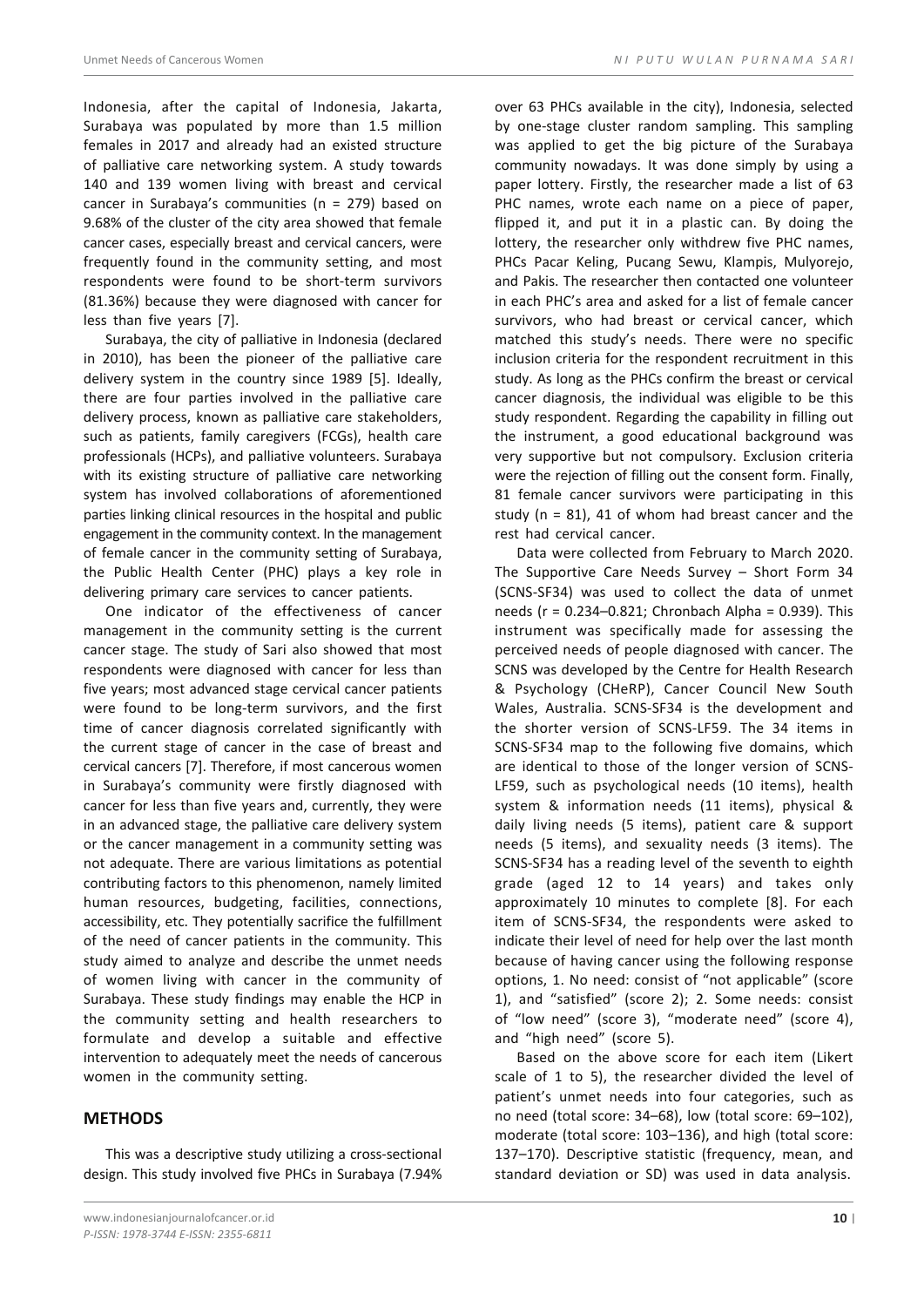## **RESULT**

Most respondents were late adult married women who were housewives with low socioeconomic status. Educational background was mostly sufficient according to the Indonesian standard. Most of them live with their spouse and children. **Table 1** below explains the demography of study respondents in detail.

Most respondents were found in an advanced stage, and they had surgery already. Currently they were mostly categorized as short-term survivor. **Table 2** below explains the specific data related to cancer experienced by the study respondents in details.

**Table 1.** Demography characteristic

| <b>Characteristic</b>               | Frequency | Percentage |  |
|-------------------------------------|-----------|------------|--|
| Age (years old)                     |           |            |  |
| $21$                                | 0         | 0          |  |
| $21 - 30$                           | 4         | 4.9        |  |
| $31 - 40$                           | 11        | 13.6       |  |
| $41 - 50$                           | 20        | 24.7       |  |
| $51 - 60$                           | 25        | 30.9       |  |
| $61 - 70$                           | 17        | 21.0       |  |
| >70                                 | 4         | 4.9        |  |
| Marital status                      |           |            |  |
| Single                              | 8         | 9.9        |  |
| Married                             | 56        | 69.1       |  |
| Widowed                             | 17        | 21.0       |  |
| Divorced                            | 0         | 0          |  |
| <b>Education level</b>              |           |            |  |
| Primary school                      | 25        | 30.9       |  |
| Secondary school                    | 15        | 18.5       |  |
| High school                         | 37        | 45.7       |  |
| University graduates                | 4         | 4.9        |  |
| <b>Occupation</b>                   |           |            |  |
| Housewife                           | 59        | 72.8       |  |
| Entrepreneur                        | 4         | 4.9        |  |
| Civil servant                       | 10        | 1.2        |  |
| Private employee                    | 4         | 4.9        |  |
| Jobless                             | 4         | 4.9        |  |
| <b>Gross Domestic Product (GDP)</b> |           |            |  |
| in IDR                              |           |            |  |
| Less than minimum wage              | 52        | 64.2       |  |
| Minimum wage $-5$ million           | 17        | 21.0       |  |
| More than 5 million                 | 7         | 8.6        |  |
| No income                           | 5         | 6.2        |  |
| House mate                          |           |            |  |
| Spouse                              | 53        | 65.4       |  |
| Children                            | 40        | 49.4       |  |
| Sibling                             | 2         | 2.5        |  |
| Parents                             | 8         | 9.9        |  |
| None                                | 4         | 4.9        |  |
|                                     |           |            |  |

Results showed that 90.12% of respondents reported unmet needs at various levels. Most respondents reported a moderate level of unmet needs (50.62%). Descriptive statistics showed that the mean value was 109.30 (moderate) and SD value 27.66. **Table 3** below explains the level of unmet needs in detail.

Furthermore, the researcher tried to identify which needs among all five domains of unmet needs based on the instrument of SCNS-SF34 become the respondents' priority: 1) health system and information needs (45.75), 2) patient care and support needs (37.89), 3) physical and daily function needs (32.20), 4) psychological needs (31.11), and 5) sexuality needs (22.00). Therefore, the patients put their highest priority on the health system and information needs which were unmet by the HCP (mainly) or FCG (secondarily).

**Table 2.** Specific data related to cancer

| <b>Characteristic</b>        | Frequency | Percentage |  |
|------------------------------|-----------|------------|--|
| <b>Stage</b>                 |           |            |  |
| I                            | 4         | 4.9        |  |
| Ш                            | 23        | 28.4       |  |
| Ш                            | 34        | 42.0       |  |
| IV                           | 8         | 9.9        |  |
| Unknown                      | 12        | 14.8       |  |
| Diagnosis period             |           |            |  |
| Less than 1 year             | 21        | 25.9       |  |
| (acute survivor)             |           |            |  |
| $1-5$ years                  | 42        | 51.9       |  |
| (short term survivor)        |           |            |  |
| More than 5 years            | 18        | 22.2       |  |
| (long term survivor)         |           |            |  |
| Therapy                      |           |            |  |
| Surgery                      | 24        | 29.6       |  |
| Chemotherapy                 | 16        | 19.8       |  |
| Surgery $+$ chemotherapy     | 10        | 12.4       |  |
| Surgery + radiotherapy       | 1         | 1.2        |  |
| Chemotherapy + radiotherapy  | 6         | 7.4        |  |
| Surgery + chemo-radiotherapy | 17        | 21.0       |  |
| Alternative therapy          | 7         | 8.6        |  |

**Table 3.** The level of unmet needs of women living with cancer in the community setting

| <b>Characteristic</b> | <b>Frequency</b> | Percentage |  |
|-----------------------|------------------|------------|--|
| No need (34–68)       | 8                | 9.9        |  |
| Low (69-102)          | 21               | 25.9       |  |
| Moderate (103-136)    | 41               | 50.6       |  |
| High (137-170)        | 11               | 13.6       |  |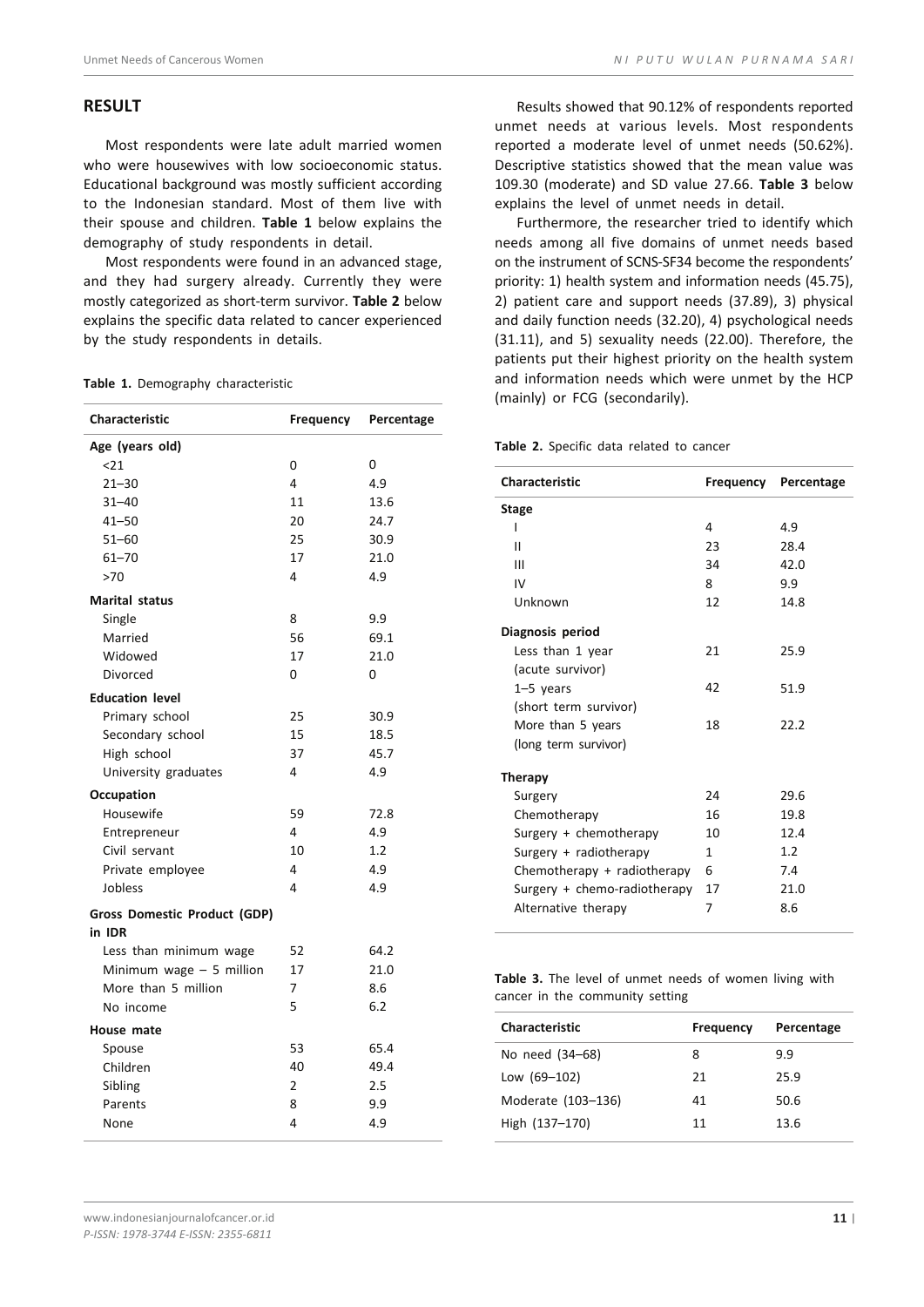Questions about sexual needs seemed to be not applicable for most respondents in this study context, especially item 33 about "Changes in your sexual relationships" (38.2%). Based on the deeper analysis towards each item in SCNS-SF34, it was found that item 30 about "Being informed about things you can do to help yourself to get well" from the domain of health system and information needs was on the top of the top priorities of unmet needs in female cancer survivors (44.4%). Oppositely, item 16 about "More choices of the hospitals you visit" from the domain of patient care and support needs was the most satisfying need met by the government in Indonesia (32.1%). **Table 4** below explains in detail the results of the frequency test in descriptive statistics according to the measurement results of each item in SCNS-SF34.

 **Table 4.** The level of unmet needs of each item in SCNS-SF34 (n=81)

|                                        | Item           | No Need               |           | Some Need  |                      |                  |
|----------------------------------------|----------------|-----------------------|-----------|------------|----------------------|------------------|
| Domain                                 |                | <b>Not Applicable</b> | Satisfied | Low Need   | <b>Moderate Need</b> | <b>High Need</b> |
|                                        |                | Frequency (%)         |           |            |                      |                  |
|                                        | $\mathbf{1}$   | 15 (18.5)             | 2(2.5)    | 37 (45.7)  | 20 (24.7)            | 7(8.6)           |
|                                        | $\overline{2}$ | 25 (30.9)             | 4(4.9)    | 32 (39.5)  | 14 (17.3)            | 6(7.4)           |
|                                        | 3              | 18 (22.2)             | 8(9.9)    | 27 (33.3)  | 19 (23.5)            | 9(11.1)          |
|                                        | 4              | 8(9.9)                | 5(6.2)    | 22 (27.2)  | 17 (21.0)            | 29 (35.8)        |
| Psychological needs                    | 5              | 12 (14.8)             | 5(6.2)    | 24 (29.6)  | 21 (25.9)            | 19 (23.5)        |
|                                        | 6              | 16 (19.8)             | 14 (17.3) | 22(27.2)   | 19 (23.5)            | 10(12.3)         |
|                                        | 7              | 5(6.2)                | 19 (23.5) | 22(27.2)   | 19 (23.5)            | 16 (19.8)        |
|                                        | 8              | 11 (13.6)             | 20 (24.7) | 18 (22.2)  | 14 (17.3)            | 18 (22.2)        |
|                                        | 9              | 26 (32.1)             | 8(9.9)    | 24 (29.6)  | 13 (16.0)            | 10(12.3)         |
|                                        | 10             | 23 (28.4)             | 6(7.4)    | 20 (24.7)  | 25 (30.9)            | 7(8.6)           |
|                                        | 11             | 7(8.6)                | 9(11.1)   | 25(30.9)   | 19 (23.5)            | 21 (25.9)        |
| Physical and daily function needs      | 12             | 10(12.3)              | 8(9.9)    | 28 (34.6)  | 26 (32.1)            | 9(11.1)          |
|                                        | 13             | 14 (17.3)             | 13 (16.0) | 25 (30.9)  | 18 (22.2)            | 11 (13.6)        |
|                                        | 14             | 18 (22.2)             | 12 (14.8) | 26(32.1)   | 15 (18.5)            | 10(12.3)         |
|                                        | 15             | 3(3.7)                | 18 (22.2) | 20 (24.7)  | 12 (14.8)            | 28 (34.6)        |
|                                        | 16             | 4 (4.9)               | 26 (32.1) | 9(11.1)    | 15 (18.5)            | 27 (33.3)        |
|                                        | 17             | 11 (13.5)             | 17 (21.0) | 17 (21.0)  | 10(12.3)             | 26 (32.1)        |
|                                        | 18             | 8(9.8)                | 20 (24.7) | 24 (29.6)  | 4 (4.9)              | 25 (30.9)        |
| Patient care and support needs         | 19             | 8(9.8)                | 21 (25.9) | 20(24.7)   | 15 (18.5)            | 17 (21.0)        |
|                                        | 20             | 6(7.4)                | 21 (25.9) | 15 (18.5)  | 14 (17.3)            | 25 (30.9)        |
|                                        | 21             | 7(8.6)                | 19 (23.5) | 12 (14.8)  | 19 (23.5)            | 24 (29.6)        |
|                                        | 22             | 8(9.8)                | 14 (17.3) | 17 (21.0)  | 12 (14.8)            | 30 (37.0)        |
|                                        | 23             | 9(11.1)               | 17 (21.0) | 17 (21.0)  | 14 (17.3)            | 24 (29.6)        |
| Health system and information<br>needs | 24             | 6(7.04)               | 18 (22.2) | 18 (22.2)  | 11 (13.6)            | 28 (34.6)        |
|                                        | 25             | 6(7.4)                | 12 (14.8) | 20(24.7)   | 13 (16.0)            | 30 (37.0)        |
|                                        | 26             | 7(8.6)                | 13 (16.0) | 11 (13.6)  | 17 (21.0)            | 33 (40.7)        |
|                                        | 27             | 8(9.8)                | 12 (14.8) | 17 (21.0)  | 13 (16.00)           | 31 (38.3)        |
|                                        | 28             | 8(9.8)                | 9(11.1)   | 17 (21.00) | 18 (22.2)            | 29 (35.8)        |
|                                        | 29             | 7(8.6)                | 9(11.1)   | 14 (17.3)  | 17 (21.0)            | 34 (42.0)        |
|                                        | 30             | 8(9.8)                | 8(9.9)    | 14 (17.3)  | 15 (18.5)            | 36 (44.4)        |
|                                        | 31             | 15 (18.5)             | 8(9.9)    | 17 (21.0)  | 15 (18.5)            | 26 (32.1)        |
| Sexuality needs                        | 32             | 29 (35.8)             | 18 (22.2) | 19 (23.5)  | 7(8.6)               | 8(9.9)           |
|                                        | 33             | 31 (38.2)             | 15 (18.5) | 20 (24.7)  | 7(8.6)               | 8(9.9)           |
|                                        | 34             | 12 (14.8)             | 5(6.2)    | 28 (34.6)  | 15 (18.5)            | 21 (25.9)        |

www.indonesianjournalofcancer.or.id

*P-ISSN: 1978-3744 E-ISSN: 2355-6811*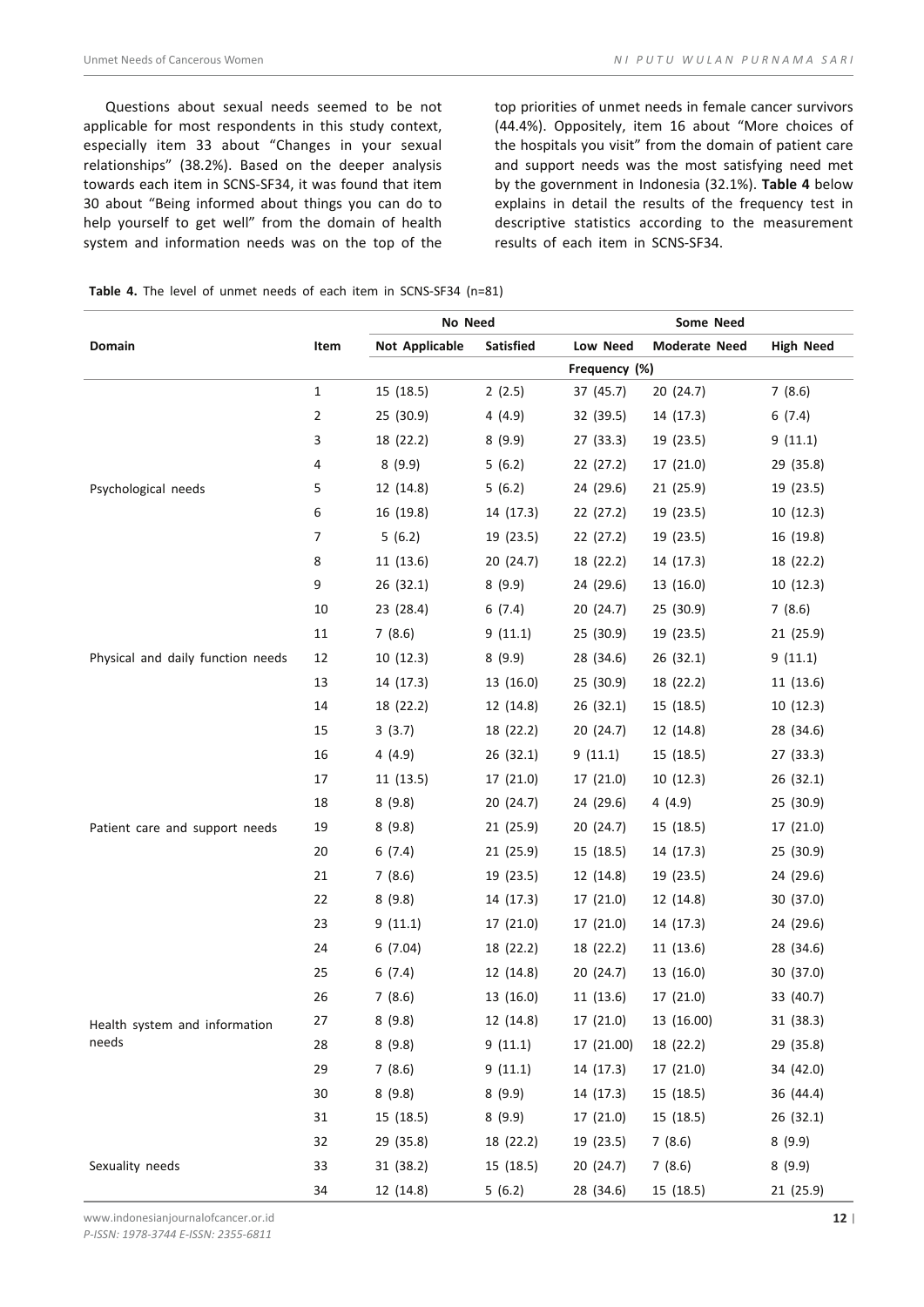## **DISCUSSION**

Results showed that 90.1% of respondents reported unmet needs at various levels. This finding is consistent with that of the study in Australia towards 396 cancer patients by using a similar instrument (SCNS). McDowell et al. [9] found that unmet needs were reported by 2/3 patients at baseline and half of patients at the six-month follow-up. Having unmet needs at baseline was the strongest predictor of unmet needs at six months. Longer time upon diagnosis was a consistent predictor of greater unmet needs, associated with the change in physical/daily living, psychological, health system, and information unmet needs over time. In this study, most respondents were short-term survivors (51.8%), which means their first time of cancer diagnosis was varied between one to five years before this study was conducted. Therefore, the unmet needs found in this study were varied from low to a high level with the highest percentage of the moderate level.

Most respondents reported unmet needs mainly due to low resilience. A study towards 68 cancer patients showed that ambulatory patients with higher levels of resilience express fewer unmet needs. Lower resilience scores were significantly and strongly associated with higher levels of unmet information needs, psychological needs, and overall supportive care needs in cancer patients. Predictors of resilience in cancer were age, metastasis, recurrence, and living alone [10].

It was also found that most respondents reported unmet health system and information needs, which became their top priority. This finding was consistent with a study towards 167 cancer patients by using the same instrument (SCNS-SF34) which showed that almost all patients had more than one unmet need from the low to moderate level, and most of the top ten moderate to high levels of unmet needs were identified in the health system and information domains, in which age, time since diagnosis, and symptom interference were significantly associated with supportive care needs in cancer patients [11].

Information needs may affect health outcomes and cancer patients' satisfaction. A study towards 323 cancer patients showed that younger respondents had a higher level of unmet information needs. In this study, there were only 18.5% of the respondents less than 40 years old, but most respondents reported unmet information needs. The most significant predictor for unmet information needs is a good clinician-patient relationship, which was unidentified in this study, rather than the age alone. The subjective perception of a high level of trust and caring attention from nurses with the physician high empathy seem to be predictive for inclusion in the subgroup with no unmet information needs. Nurses and physicians seem to be able to reduce cancer

patients' unmet information needs by establishing a good relationship with the patient, which is trusting, caring, and empathic [12].

A more specific study towards 346 young adult female cancer survivors showed that 43–62% of respondents reported unmet information needs regarding fertility information topics, in which their greater concerns were related to fertility potential and the health of future offspring. Greater unmet information needs were found to be related to greater decisional conflicts; greater reproductive concerns were associated with the trend level. Respondents with limited awareness or knowledge of their risk of premature menopause and fertility preservation options reported higher levels of decisional conflicts regarding future fertility preservation. Post-treatment survivor care should include comprehensive reproductive health counseling, including post-treatment fertility preservation options and familybuilding alternatives [13].

Other than younger age, another study towards 138 newly diagnosed cancer patients showed that educational attainment, rather than health literacy, is a significant predictor of information needs. In this study, most respondents had basic education only; only 4.9% of university graduates participated in this study. Overcoming barriers to information needs may be more dependent on the issues of the levels of educational attainment. Oncologists and hospital staff should be attentive to the fact that many cancer patients require additional assistance to meet their information needs [14].

Another reason most respondents in this study reported unmet information needs was potentially the lack of enough knowledge in using the health information in both electronic and printed resources. A study towards 69 immigrants with cancer in Iran showed that there was no significant difference between the health information needs of cancer patients and their gender, age, marital status, level of education, job, lifestyle, and rural-urban residency. The most information needs were about access to healthy living, and the main obstacle to access health information was the lack of enough knowledge in using the health information in both electronic and printed resources. It is inevitable to pay enough attention to the health information needs of cancer patients because of their cultural and social differences [15].

The results showed that among all items in the domain of health system and information needs in SCNS-SF34, item 29 (given information about uncontrolled cancer or cancer recurrence) and item 30 (given information about what can be done independently to make better health status) were the top two questions with the highest extreme response among all respondents. These findings were consistent with a study towards 143 cancer patients which showed that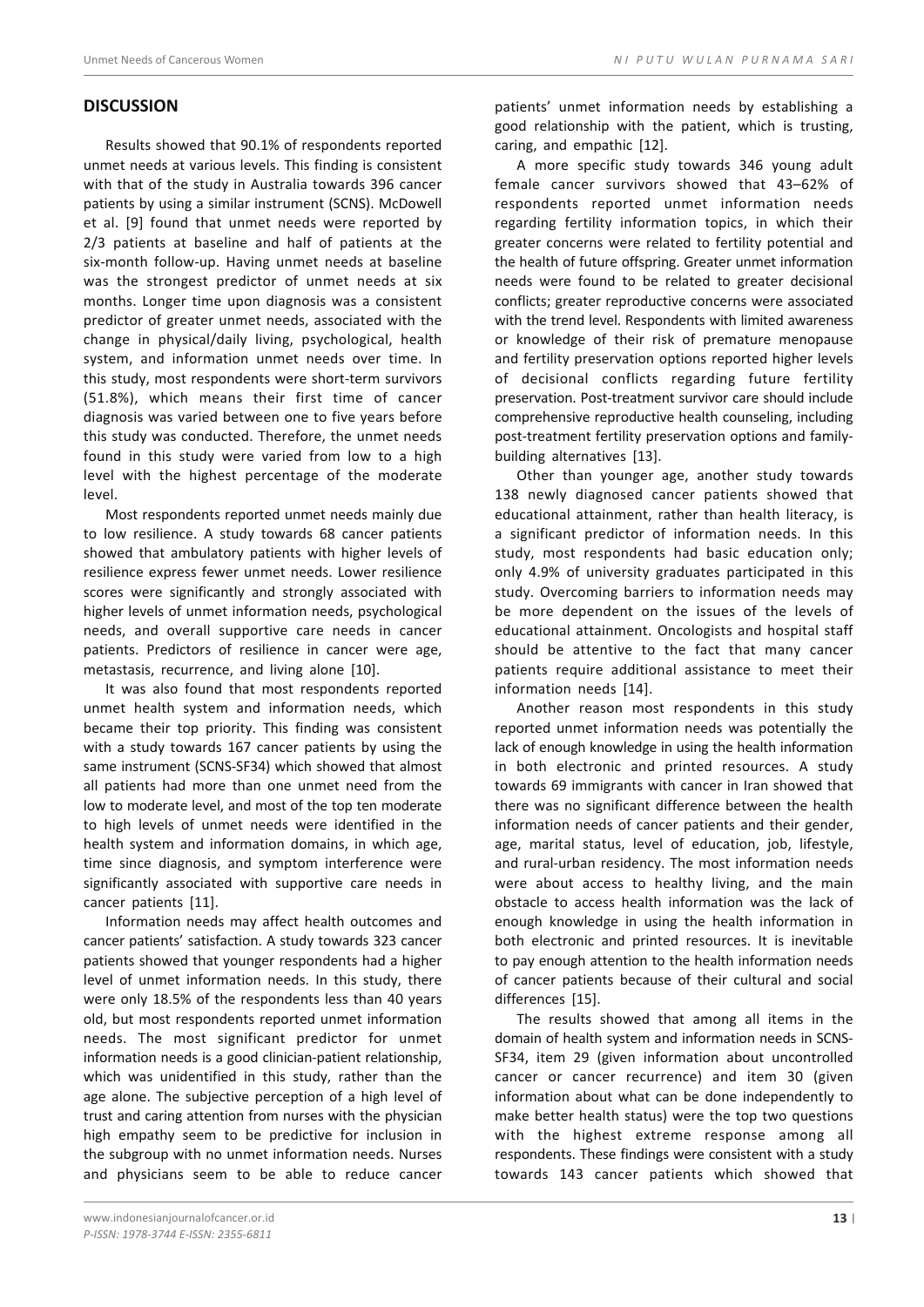respondents had a lack of information about cancer and its treatment and side effects; they expressed greater needs for information about managing their illness, receiving explanations about diagnostic tests, the benefits, and side-effects of treatments before making choices [16]. In addition, a qualitative study revealed that patients perceived that information provision regarding diet, exercise, and weight management is insufficient, especially when they want more of it during the treatment. Barriers to information provision described included lack of resources and time and practitioners' uncertainty regarding appropriate messages to provide [17].

Overall, this study's findings indicate that women living with cancer in the community setting want more adequate information about the health system and cancer management at home from HCP especially. Due to the moderate level of unmet needs found, it could be assumed that HCP has attempted to fulfill the needs of their clients, but the study respondents desire more of it or the attempt itself was not adequate. HCP who work in the PHC may feel lacking in the time provided for each client in the field regarding their role as an information source, or the client needs more time to understand the given information due to their various educational backgrounds. Interaction between HCP and cancer patients in the PHC setting or community setting is another issue that needs further investigation in the cancer management research field. This study findings open a new perspective about what should be done better by the HCP in the field to meet the needs of women living with cancer, especially related to the health system and information needs in the community setting.

There were also limitations in this study. Firstly, the nature of cross-sectional design has made this study unable to capture the changes of the variable's value over time. The level of unmet needs of female cancer survivors might change over time because it was not a static variable; many factors are affecting it. Secondly, the researcher used free translation in translating SCNS-SF34 into Indonesian; after that, it was directly used in the data collection process so that the assessed aspects might not precisely match the desired aspects as planned in the first time of the instrument developed by the Centre for Health Research & Psychology (CHeRP), Cancer Council New South Wales, Australia. Thirdly, the cancer cases were not differentiated strictly between breast and cervical cancers in the data analysis process. The descriptive statistic was done globally among 81 respondents so that there the findings between breast and cervical cancer respondents might be different regarding the levels of unmet needs (affecting mean and SD values).

## **CONCLUSIONS**

Most female cancer survivors in the community setting have a moderate level of unmet needs, in which they put their highest priority on the health system and information needs, followed by patient care and support needs, physical and daily function needs, psychological needs, and sexuality needs.

## **DECLARATIONS**

## **Ethics Approval**

Ethical clearance was issued by the Faculty of Medicine, Widya Mandala Surabaya Catholic University, with a certificate number 082/WM12/KEPK/DOSEN/T/2020.

## **Competing of Interest**

I declare that there are no known conflicts of interest associated with this publication, and there has been no significant financial support for this work that could have influenced its outcome.

#### **Acknowledgment**

This study was funded and supported for publication by the Faculty of Nursing, Widya Mandala Surabaya Catholic University.

## **REFERENCES**

- 1. The American Cancer Society medical and editoreal content team. About breast cancer [internet]. USA: The American Cancer Society; 2020 [cited 2021 Nov 19]. Available from: www.cancer.org/cancer/breastcancer/about/what-is-breast-cancer.html
- 2. Ginsburg O, Bray, F, Coleman MP, et al. The global burden of women's cancers: a grand challenge in global health. Lancet. 2017;389(10071):847–60.
- 3. Denny L, de Sanjose S, Mutebi M, et al. Interventions to close the divide for women with breast and cervical cancer between low-income and middleincome countries and high-income countries. Lancet. 2017;389(10071):861–70.
- 4. Demment MM, Peters K, Dykens JA, et al. Developing the evidence base to inform best practice: a scoping study of breast and cervical cancer reviews in lowand middle-income countries. PLoS ONE. 2015;10(9):e0134618.
- 5. Tejawinata S. Surabaya, the city of palliative: its image and charm (in Bahasa Indonesia). 2012. Surabaya: Airlangga University Press.
- 6. Campo RA, Lenjek KL, Gaylord-scott N, et al. Weathering the seasons of cancer survivorship: mind-body therapy use and reported reasons and outcomes by stages of cancer survivorship. Support Care Cancer. 2016;24(9):3783–91.